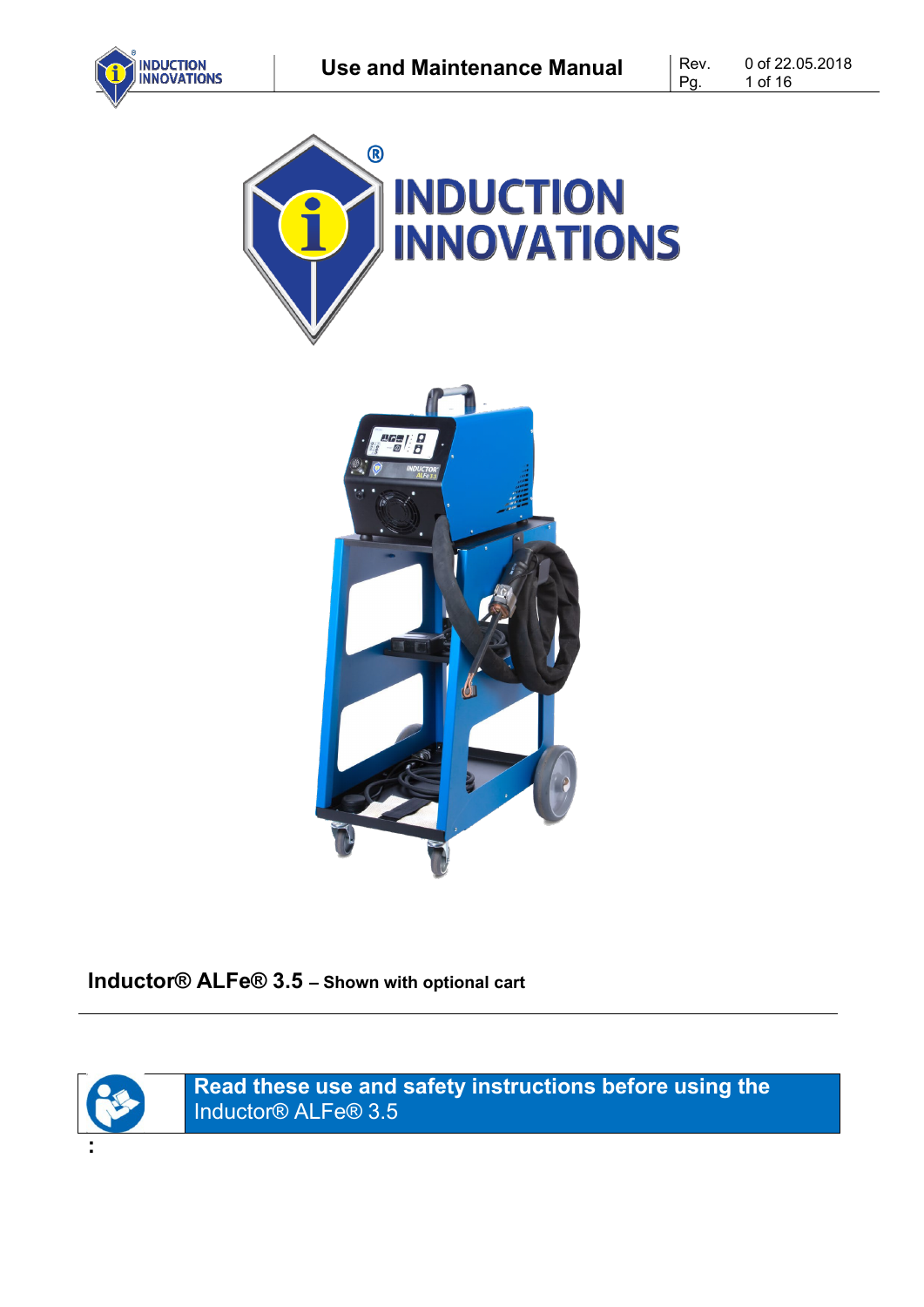# **General contents**

|                                                  | Page 4  |
|--------------------------------------------------|---------|
|                                                  | Page 8  |
|                                                  | Page 8  |
|                                                  | Page 8  |
|                                                  | Page 9  |
|                                                  | Page 10 |
|                                                  | Page 10 |
|                                                  | Page 11 |
|                                                  | Page 11 |
| 8.2. Recommendations regarding product transport | Page 11 |
| 8.3. Recommendations for packaging and transport | Page 11 |
|                                                  | Page 12 |
|                                                  | Page 12 |
|                                                  | Page 13 |
|                                                  | Page 13 |
|                                                  | Page 13 |
|                                                  | Page 13 |
|                                                  | Page 14 |
|                                                  | Page 15 |
|                                                  | Page 15 |
|                                                  | Page 16 |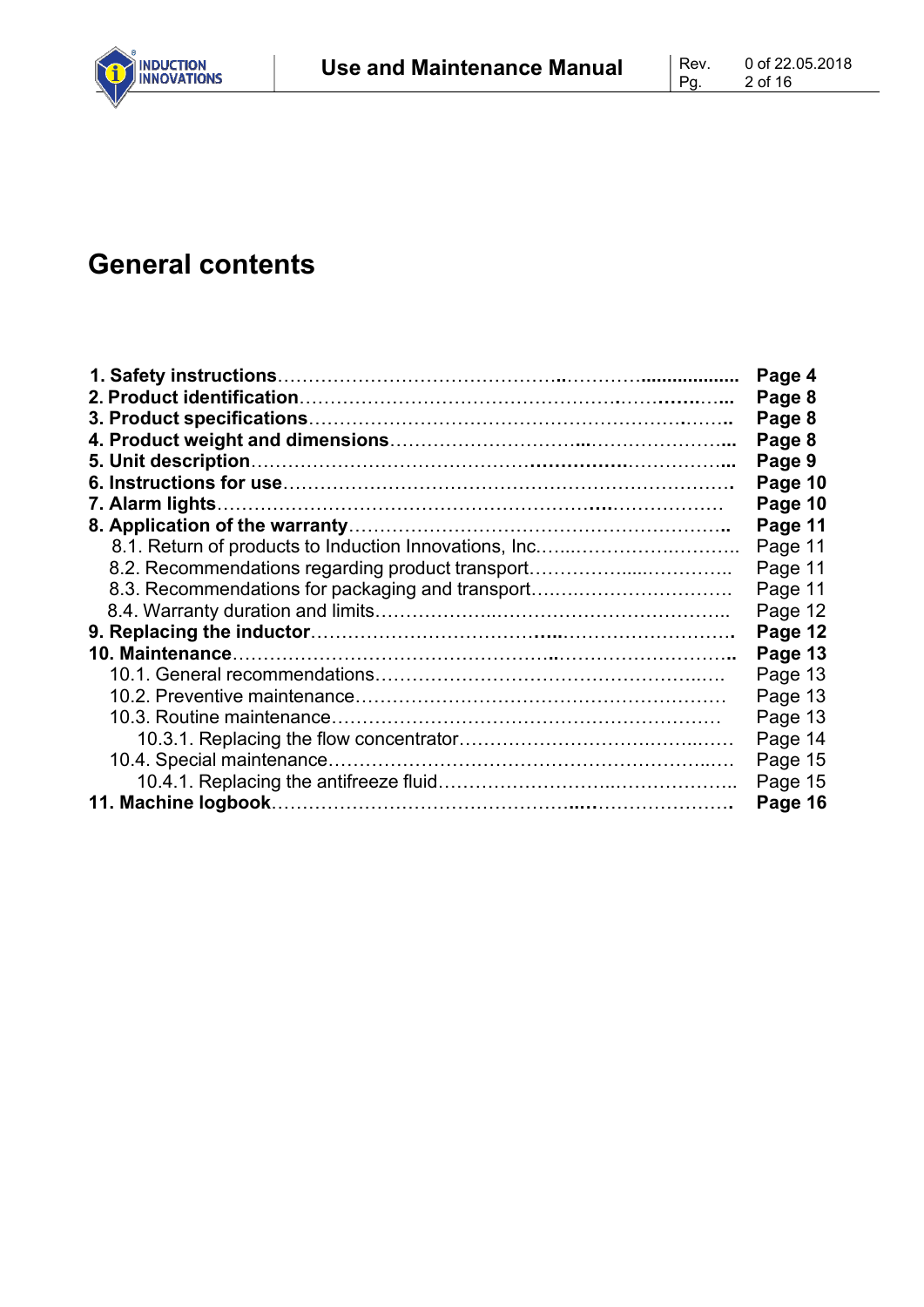Pg.

Dear Customer, thank you for choosing us. We are grateful for your purchase of the Inductor® ALFe™ 3.5 induction system, a versatile tool that will be of great help to your business for many years. Our service is at your disposal for any problems related to use or maintenance.

## **1. SAFETY INSTRUCTIONS**



This manual describes the operation of the unit and the precautions to be taken for your safety. Read it carefully before use and keep it in a safe place for future reference. These instructions must be read and understood before use.

Do not undertake any modifications or maintenance other than those specified in the manual. The manufacturer shall not be held liable for physical or material damage due to improper use of the equipment

In case of problem or doubt, please consult a qualified person to use the unit correctly. The safety instructions must be observed.

The manufacturer declines all liability in the event of improper or hazardous use. Any use not mentioned in this manual is strictly forbidden and potentially dangerous. The product is semi-automatic and requires the presence of an operator.

Do not use the unit if the power cord or plug is damaged.



#### **Caution! Very hot surface. Risk of burns.**

- Overheated objects and equipment can cause burns.
- Do not touch hot objects with bare hands.



- •Wait for the objects and equipment to cool down before using them.
- Check that jewelry (rings in particular) and/or metal objects are not in close proximity to the induction system and the inductor when the latter is in operation.
- Remove any jewelry and/or metal object before using this unit.
- •Persons with metal prostheses must not use this unit.
- In case of burns, rinse with plenty of water and seek medical advice immediately.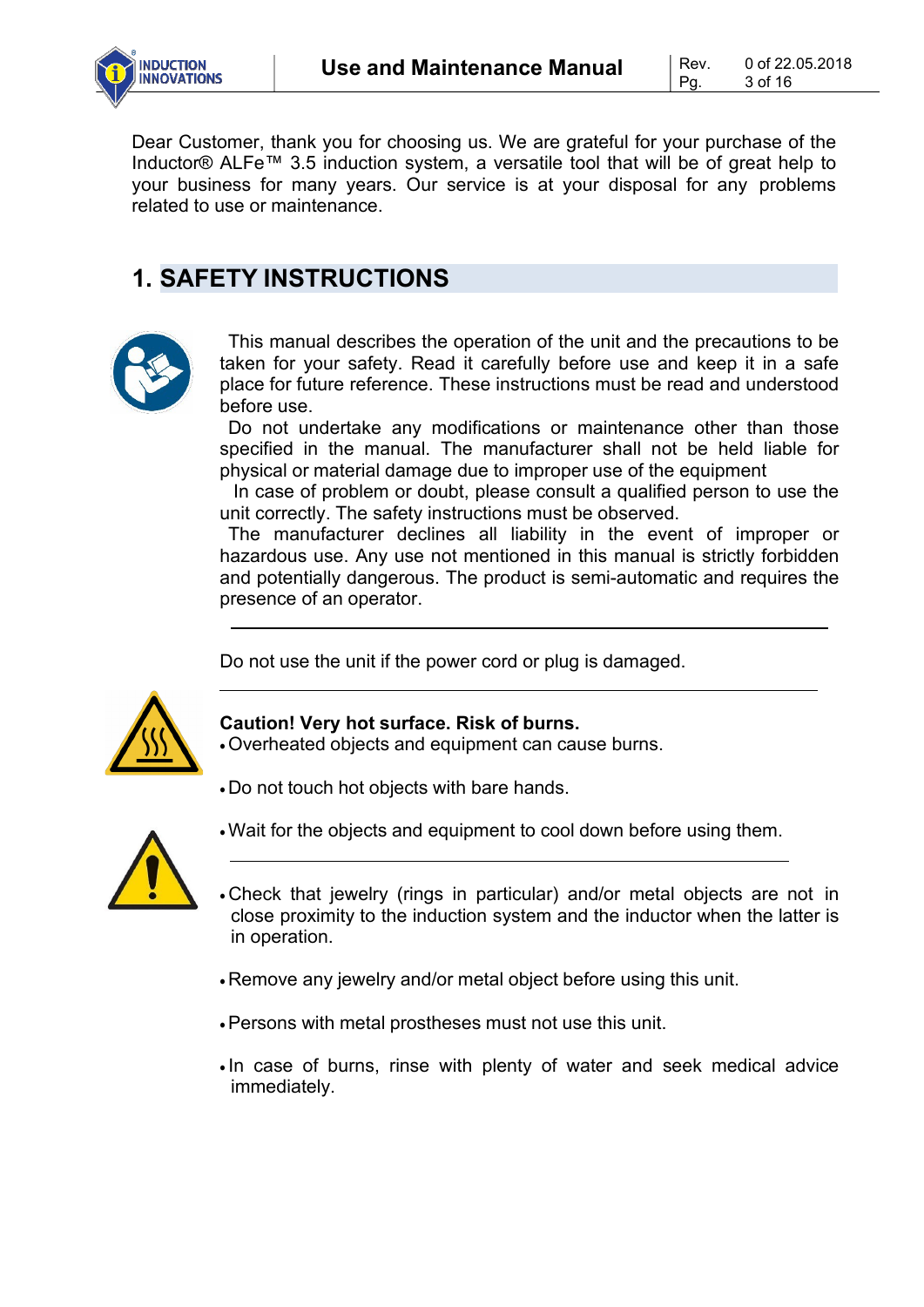

- Machine use should only be entrusted to adult, suitably trained personnel in full compliance with current regulations and the instructions contained in the manual.
- •Keep the machine in a suitable place, protected from weathering.
- Do not leave equipment unattended in the presence of children.
- If equipment will no longer be used, render it inoperative by performing all disposal practices in accordance with regulations.

#### **Danger from gases and vapors.**

•Keep away from fumes and do not breathe vapors.

- •When working indoors, ventilate the room and/or use an air extractor to evacuate vapors and gases.
- Induction heating of certain materials, adhesives and fluids can produce vapors and gases. Breathing these gases and vapors may be dangerous to your health.
- If ventilation is insufficient, use a certified respirator.
- •Read the product technical and safety data sheets (MSDS) and the manufacturer's instructions for adhesives, metals, coatings, detergents, and pickling agents.
- •Do not use the heater on degreasing or spraying parts. Heat can react with vapors to form highly toxic and irritating gases.
- •Only work in a confined space if it is well ventilated or using a certified vacuum cleaner. Vapors and gases resulting from heating can replace the oxygen in the air and cause sickness or death. Verify the quality of the air you breathe.
- •Do not overheat metals, such as galvanized steel, lead-coated steel, or cadmium-coated steel, unless the coating is removed from the surface to be heated, air is well ventilated, and, if necessary, wear a certified respirator. Castings and all metals containing these elements can release toxic vapors when heated.
- •Refer to the MSDS for temperature information.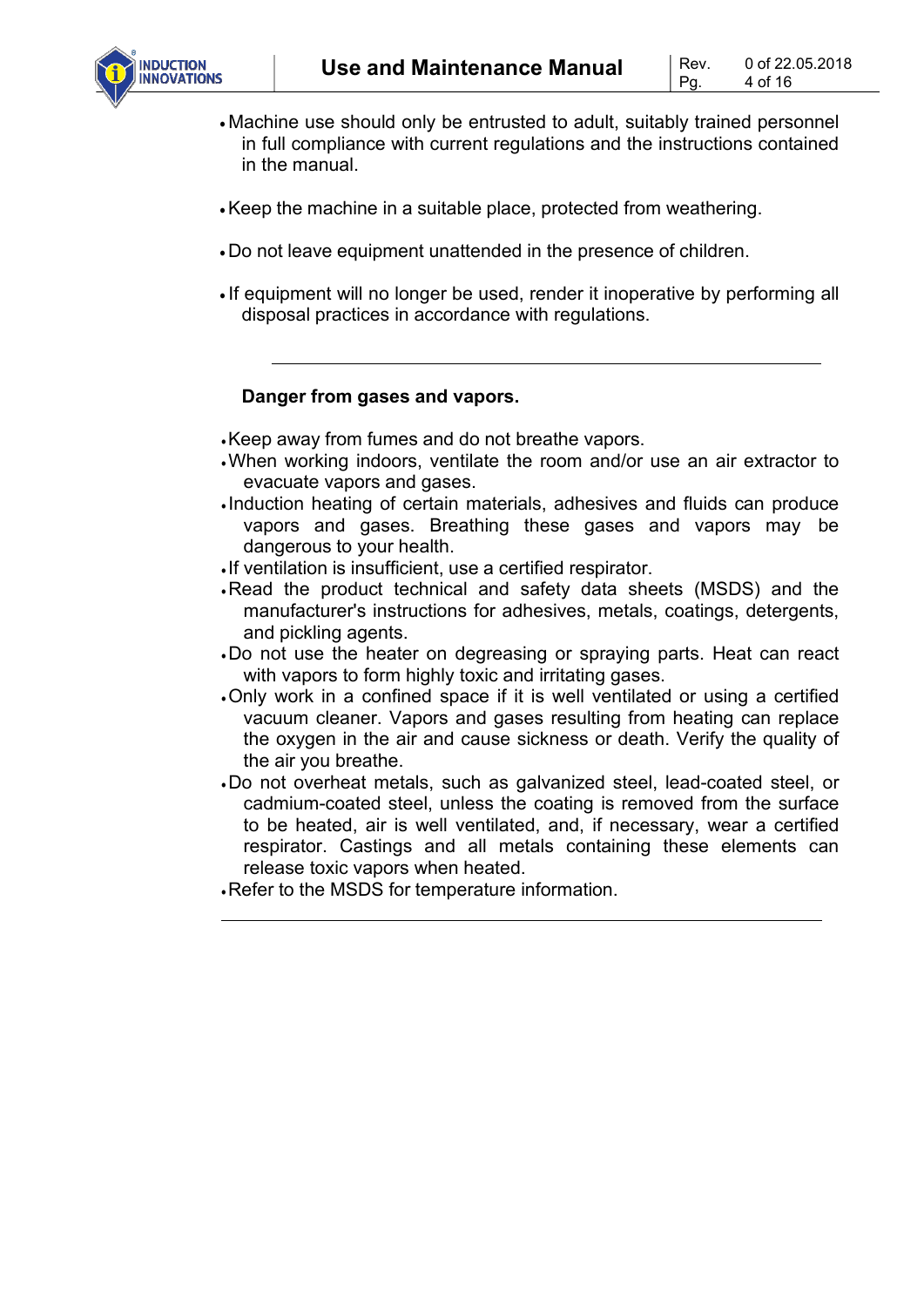



**Caution! Electrical hazard.**



**Caution! Strong magnetic field. Persons having active or passive implants must be informed.**



Do not approach the inductor at the head and vital parts level during operation.





Wear safety glasses with side shields or use a face shield.



Wear gloves.

This machine should only be used for the purpose for which it was expressly designed, that is: to generate heat inside ferrous materials.

Any other use not expressly covered in this manual is strictly prohibited as considered improper and therefore dangerous. The machine is semi-automatic and therefore requires the presence of an operator.

The operator has the direct responsibility for compliance with all safety standards not only where he is concerned but also for any persons who may be exposed to machine risks.

Do not obstruct any ventilation openings. Refer to "Installation" section before using the unit.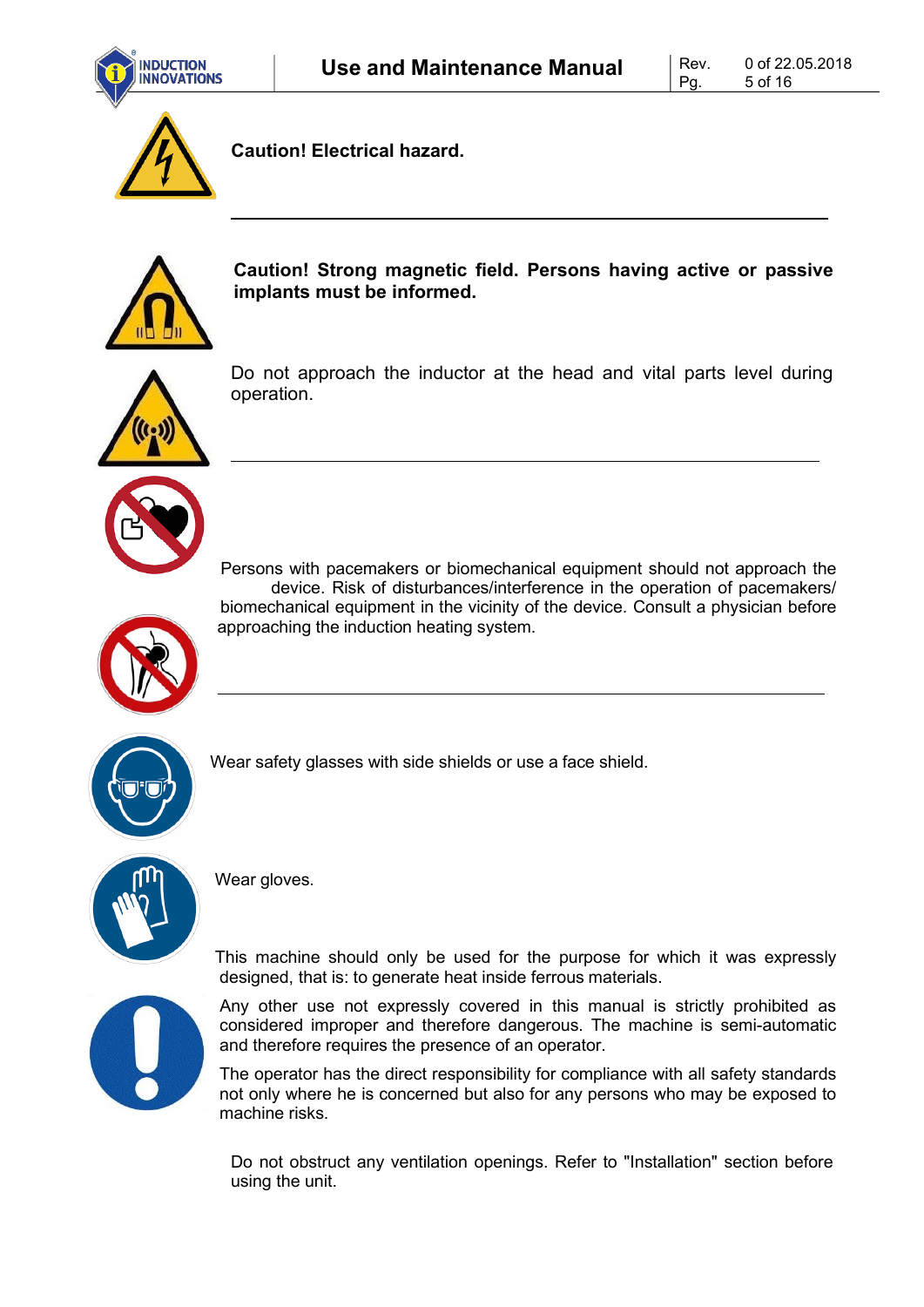

### **Connection:**



This unit must be connected to a properly grounded electrical outlet.

#### **Maintenance:**



- Maintenance must be carried out by qualified personnel.
- Warning! Disconnect the machine cable from the power supply before performing any maintenance on the unit.
- Never use solvents or other aggressive cleaning products.
- Clean the surfaces of the unit with a dry cloth.

### **Regulatory information:**



Device in compliance with European directives

EAC (Eurasian Economic Community) mark of conformity



### **Disposal:**

This material is subject to separate waste collection. It must not be disposed of with household waste. Dispose at appropriate facility.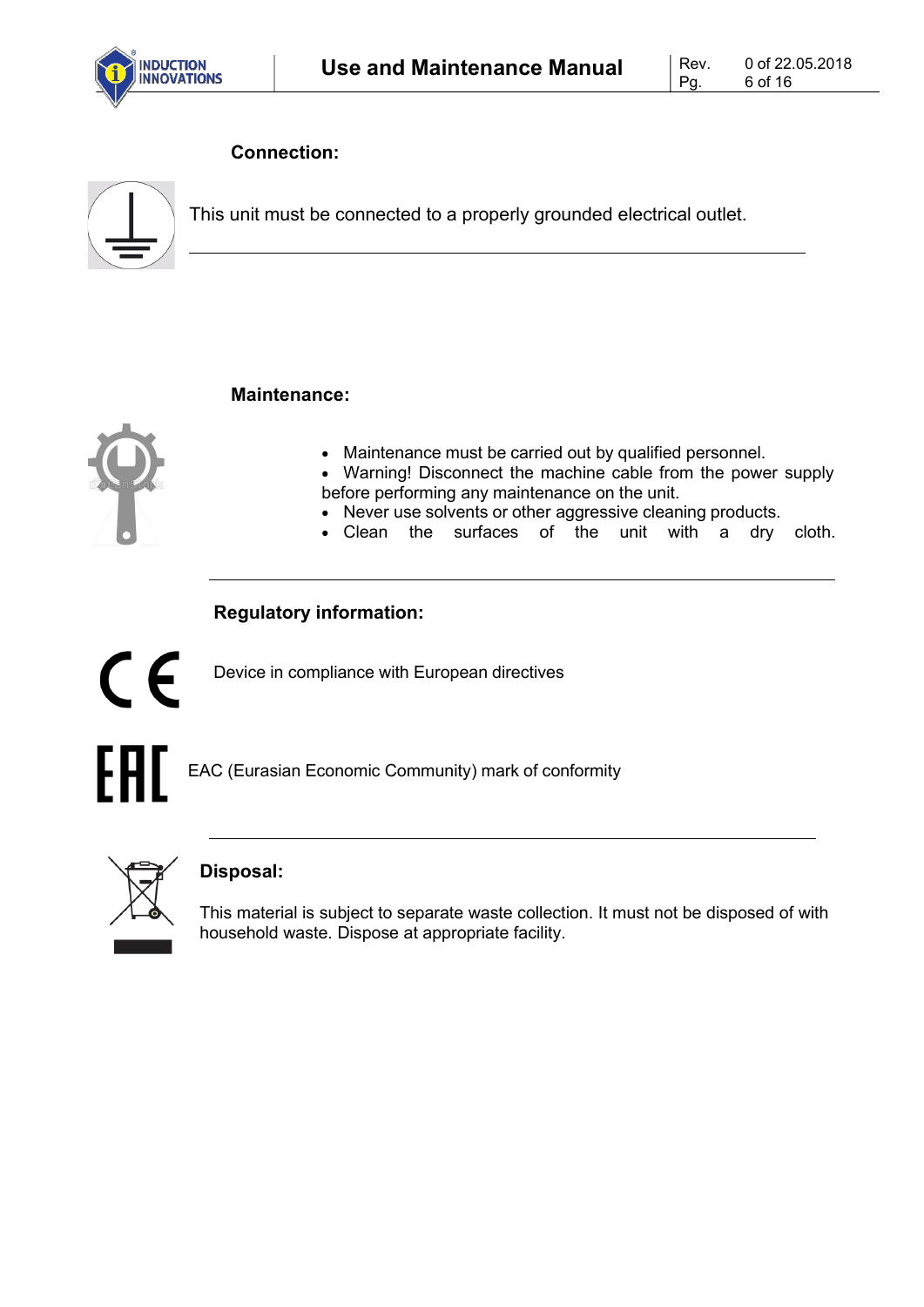

## **2. PRODUCT IDENTIFICATION**

A label is located on the back of the machine bearing the "**CE**" conformity mark:

- Name and address of manufacturer
- Date of manufacturing
- Model
- Type of product
- Operating voltage

# **3. PRODUCT SPECIFICATIONS**

|                            | Inductor® ALFe™ 3.5 |  |
|----------------------------|---------------------|--|
| Rated power                | 3.5 Kw              |  |
| Rated voltage              | 240 V/P1            |  |
| Mains voltage<br>frequency | $50$ Hz $-60$ Hz    |  |
| <b>Current Intensity</b>   | I max 16Amp         |  |
| Heater frequency           | 15 KHz - 30 KHz     |  |
| Insulation class           | <b>IP 21</b>        |  |
| Coolant tank<br>capacity   | $0.5$ gal           |  |
| Mains cable length         | 8 ft                |  |
| Inductor cable<br>length   | 10 ft               |  |

# **4. PRODUCT WEIGHT AND DIMENSIONS**

|                 | Inductor® ALFe™ 3.5        |
|-----------------|----------------------------|
| Weight (lb)     |                            |
| Dimensions (in) | $19 \times 13 \times 16$ h |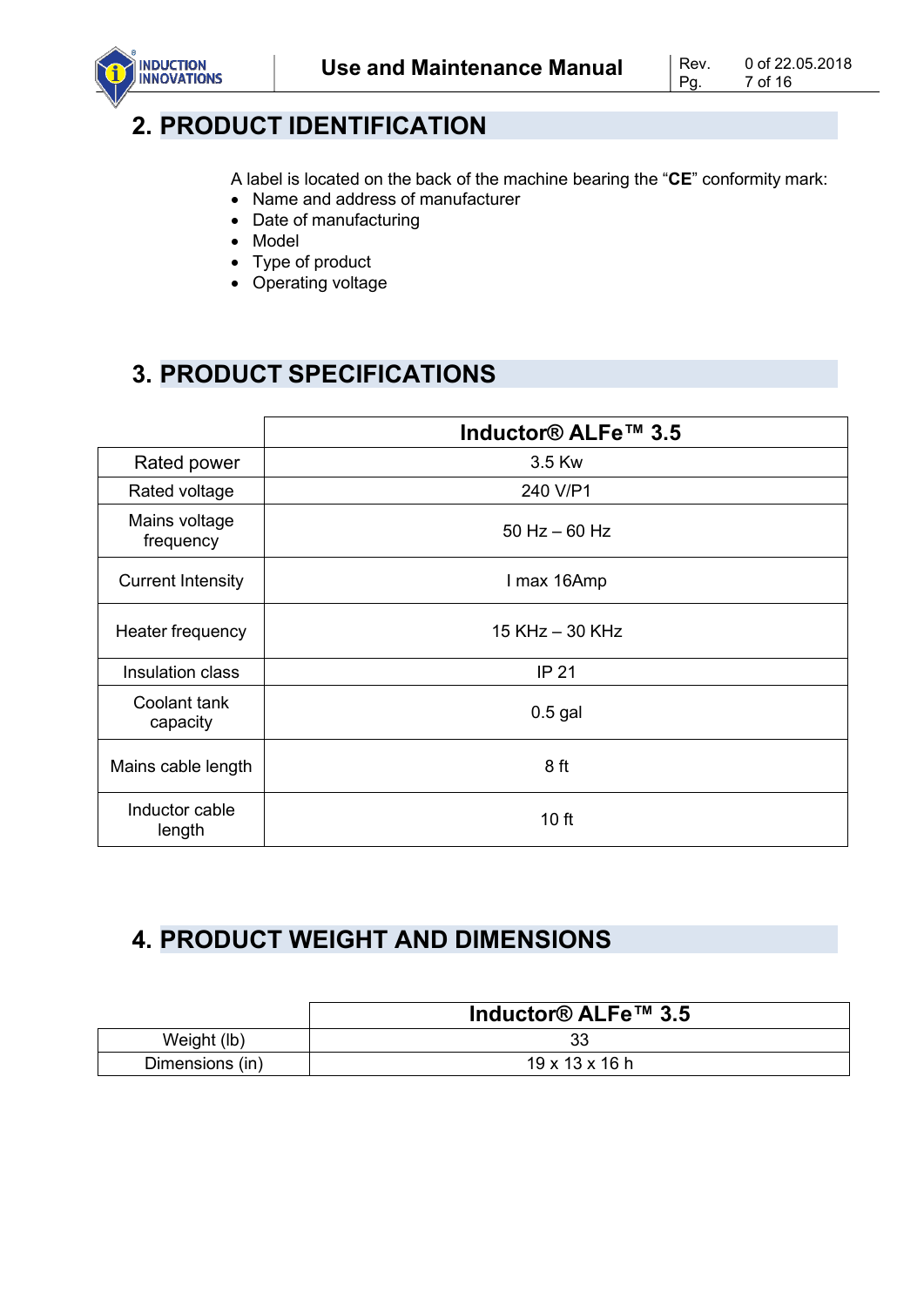

# **5. UNIT DESCRIPTION (Fig 1, 2, 3, 4 )**





*Figure 1 Figure 2*





*Figure 4*

| Figure 1, 2, 3, 4 |                                     |  |  |  |
|-------------------|-------------------------------------|--|--|--|
|                   | Pump                                |  |  |  |
| $\overline{2}$    | Radiator                            |  |  |  |
| 3                 | Antifreeze fluid tank               |  |  |  |
| 4                 | Main switch                         |  |  |  |
| 5                 | Fuse holder                         |  |  |  |
| 6                 | Power level adjustment buttons      |  |  |  |
|                   | <b>Reset button</b>                 |  |  |  |
| 8                 | Power level signal LED              |  |  |  |
| 9                 | Handpiece error signal              |  |  |  |
| 10                | Pump error signal                   |  |  |  |
| 11                | Antifreeze fluid temperature signal |  |  |  |
| 12                | Inductor                            |  |  |  |
| 13                | Heating start button                |  |  |  |
| 14                | Flow concentrator                   |  |  |  |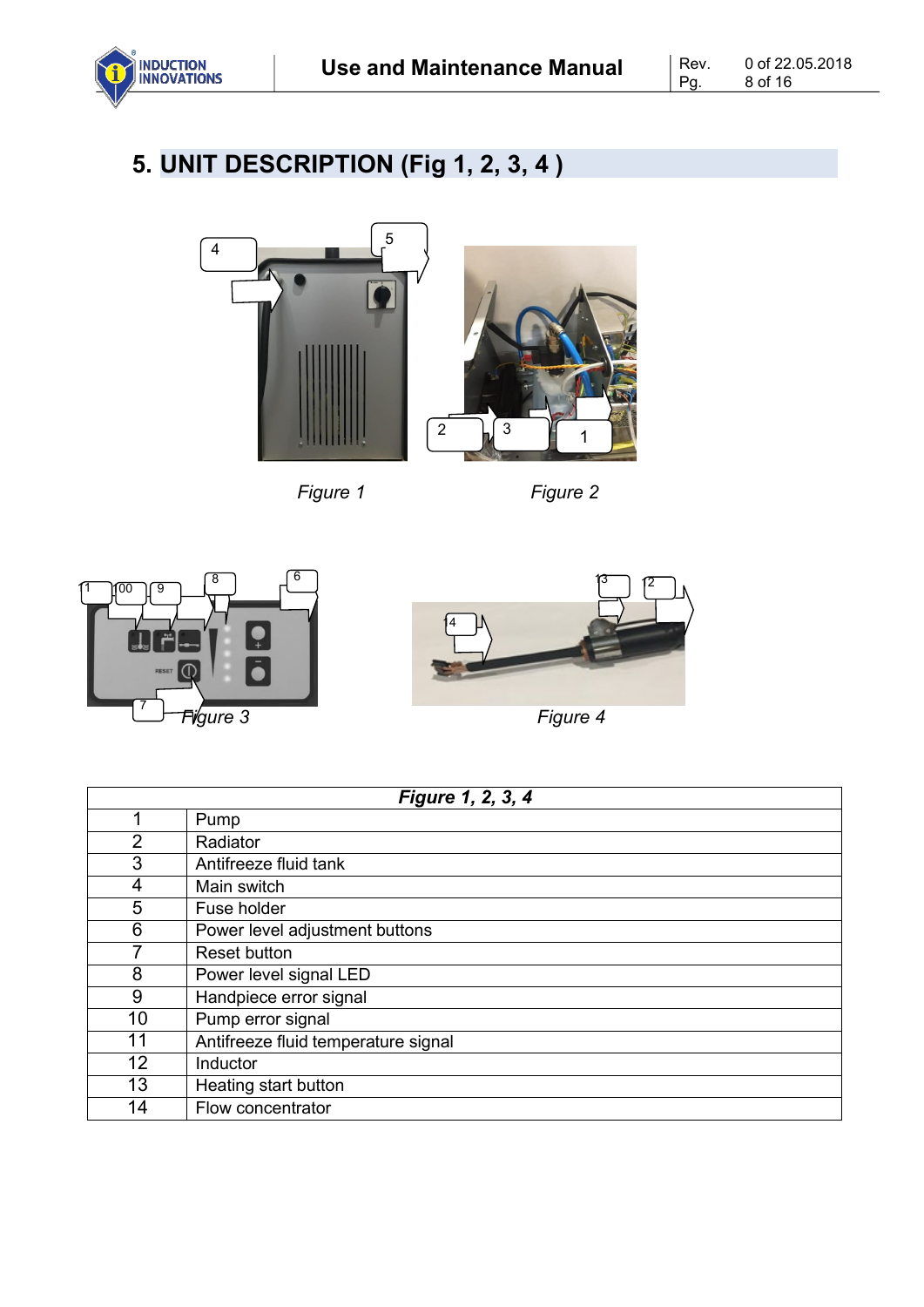

### **6. INSTRUCTIONS FOR USE**

- I. Turn the main switch (4) to ON position. The machine checks the system and prepares to work, then wait a few seconds.
- II. Use the buttons (6) to select the desired power level. These levels are shown by the power level indicators (8, see *Figure 3*).
- III. Place the flow concentrator on the part to be heated (*Figure 5*) and press the heating start button (13, *Figure 4*):



*Figure 5*

**NOTE:** If the machine is used for long periods of time, it is advisable to leave it switched on for a few minutes before switching it off, so that the liquid in the tank can cool down more quickly.



**The machine has been designed to minimize the risks due to electromagnetic fields. Additional risks exist and it is recommended to keep a minimum safety distance of 12 in between the inductor and the operator's head or bust.**

## **7. ALARM LIGHTS**

- LED 9 indicates a malfunction of the inductor.
- LED 10 indicates a malfunction of the hydraulic circuit
- LED 11 indicates that the antifreeze liquid has reached the temperature threshold.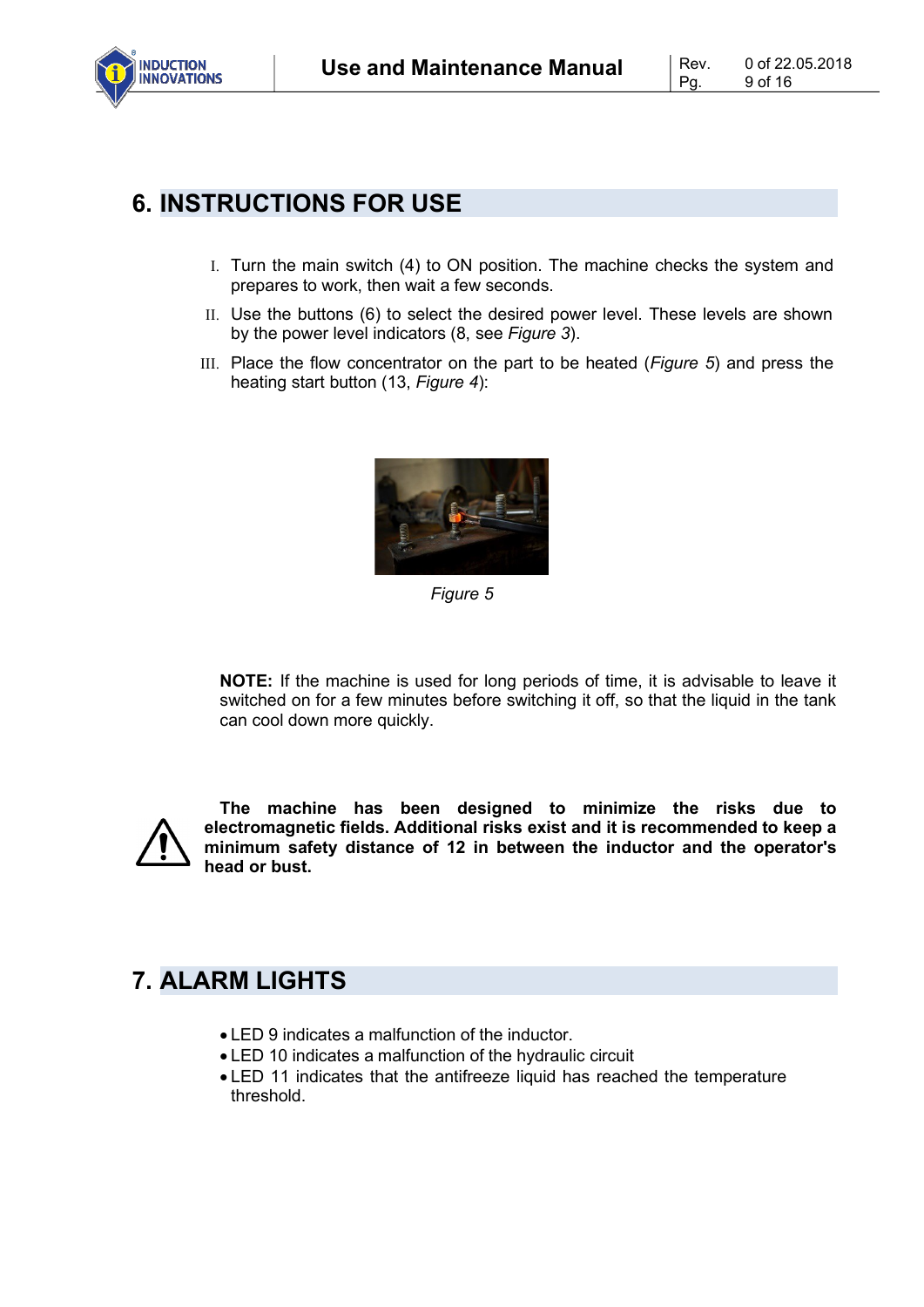

### *8.* **APPLICATION OF THE WARRANTY**

#### **8.1. Return of products to Induction Innovations, Inc.**

If the reseller declares the malfunctioning of a product, they are required to submit the following information to Induction Innovations, Inc.:

- product serial number
- a description of the problem with the product
- photo of encountered defects, if possible

The reseller can send defective products to Induction Innovations, Inc., however they shall bear all shipment costs.

Products shall be repaired and resent with a customer's successive order. In case of request for sending in advance of order shipment, transport costs shall be borne by the customer.

If products are in warranty, spare parts and repair costs shall be borne by Induction Innovations, Inc.. If products are not in warranty, Induction Innovations, Inc. shall issue a repair quote which the customer then accepts or refuses.

The warranty does not apply in the case of products resent without being appropriately packaged and thus at risk of damage during shipment. Please take care as shippers tend to not handle packages with care.

#### **8.2. Recommendations regarding product transport**

The company Induction Innovations, Inc. only accepts paid shipments.

The reseller is exclusively liable for damage caused to a product due to inadequate packaging, even if the package is accepted by our warehouse. Since it is not possible to open each package upon arrival, Induction Innovations, Inc. shall accept goods with reservation from shipper if there is visible damage to packaging material.

#### **8.3. Recommendations for packaging and transport**

If possible, organize goods on pallets. This is considered the best solution to avoid damage to products during shipment.

If required, that goods are packaged in cardboard using bubble wrap so that packaging absorbs shock that may occur during shipment.

Place packaged product in very thick cardboard and ensure that all sides are wrapped in bubble wrap or other material that can ensure protection of products as much as possible during shipment.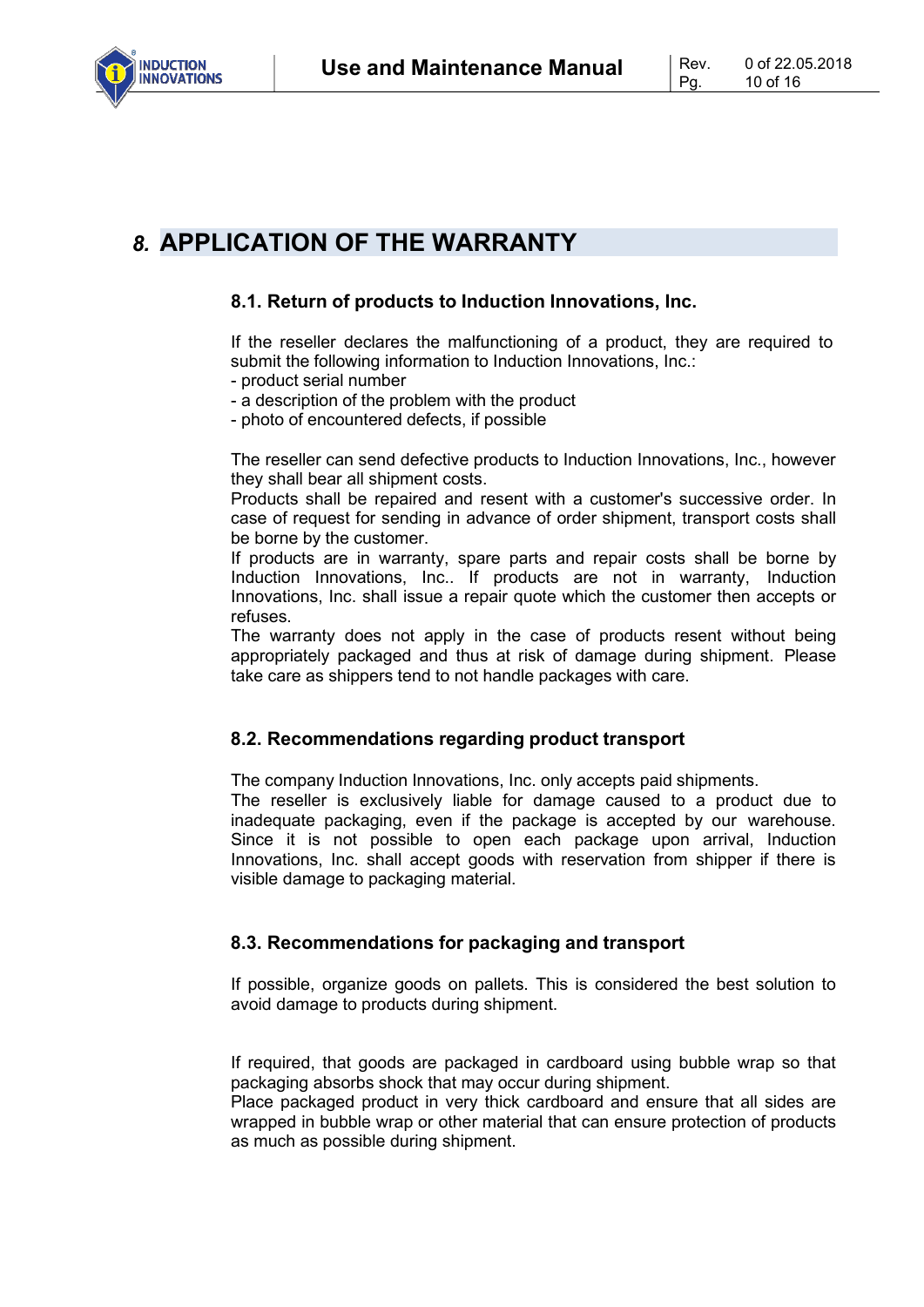**Use and Maintenance Manual** Rev.



#### **8.4. Warranty duration and limits**

A product remains in warranty for one year from date of purchase. In any case, the warranty period shall not exceed two years from product manufacture date, unless the end customer submits proof of purchase date.

The warranty does not apply to the following cases:

- an external cause (mechanical shock, lightening, sudden changes in voltage)
- damage incurred during transport or storing
- a product installed in a manner that does not comply with manufacturer specifications
- a product containing too much dust in inner parts
- a product exposed to rain or humidity
- a product which has been modified by the client
- deteriorations caused by ill use of equipment
- use of unsuitable accessories or consumables
- natural wear of different parts of equipment
- freezing caused by insufficient or unsuitable use of the coolant

The guarantee does not apply to normal wear of accessories or consumables (ferrite).

If the equipment is modified or repaired by unauthorized personnel, the warranty shall be void.

**CAUTION: The inductor (Fig. 4) must not be bent or altered in shape in any way. If the inductor is modified, the warranty will be automatically voided.**

## **9. REPLACING THE INDUCTOR**



Inductor replacement should be performed only by authorized personnel and only after cutting off power to the machine.



Wear protective gloves during maintenance and/or repairs.

Electrically isolate the machine by disconnecting it from the main power supply.

When replacing the inductor, verify that there are no significant liquid leaks from the manipulator. If there are any significant leaks, top off liquid in the corresponding tank.

**Tightening should not exceed 5Nm when fastening the inductor. Tighten using a suitable torque wrench.**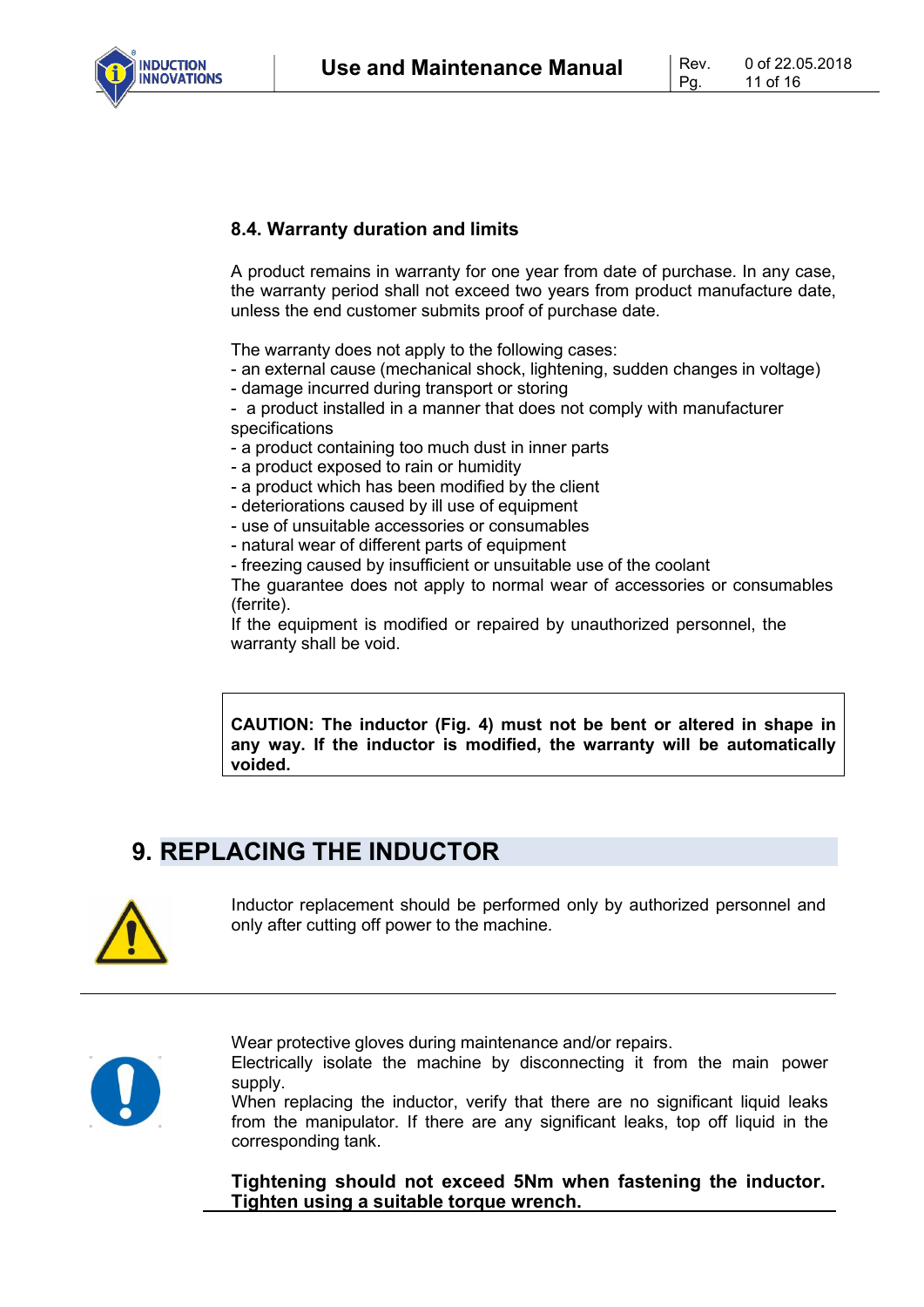

### **10. MAINTENANCE**

#### **10.1. General recommendations**

• Machine maintenance must be carried out by qualified, authorized personnel who are aware of its operating procedures.

• Never perform any cleaning, lubrication or maintenance with the machine running.

• Before any maintenance work, set the main switch to "0" to cut off power, unplug it from the mains to prevent electrical shock or other hazards resulting from mishandling.

• Never wear rings, watches, jewelry, loose or dangling clothing such as ties, torn garments, scarves, unbuttoned jackets or jackets that zip open that can get tangled during work.

• It is instead advisable to use suitable clothes for accident prevention, for example: non-slip shoes, anti-noise headphones, goggles, appropriate gloves, etc.

• Never use gasoline or flammable solvents to clean the machine. Use water and, if necessary, commercial non-toxic solvents.

• After operations have been completed, always refit any protections that were removed before re-starting the machine.

#### **10.2. Preventive maintenance**

Meticulous inspections carried out regularly are necessary in order to detect and eliminate faults quickly before they can cause any major damage.



Any time you need to use the Inductor® ALFe™ 3.5, first check the efficiency of safety devices, the conditions of connections and if there are any anomalies by performing some no-load tests and non-ferrous scrap material. Check daily for wear and legibility of warning signs.

#### **10.3. Routine maintenance**

Machine operating safety can only be guaranteed if repairs are performed using only original or however approved replacement parts and if maintenance instructions are followed correctly.

At the end of each use, with the machine disconnected from the electrical main power supply, proceed with a general cleaning of the machine, quickly removing dust or dirt deposits in general as this could reduce ventilation and alter machine function and durability.

Before each use, verify the functionality of control devices, safety devices and the conditions of electrical connecting cables.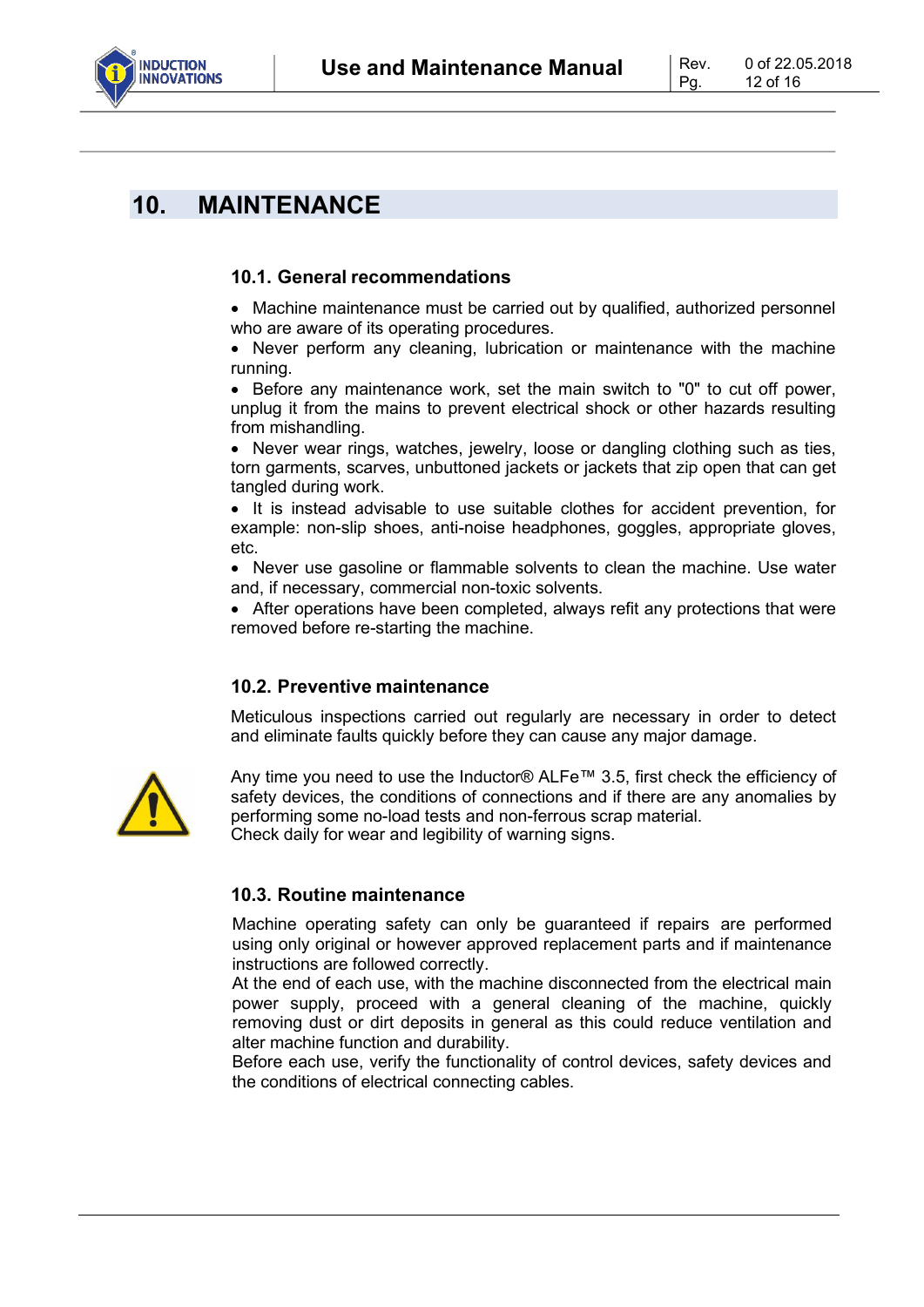

#### **10.3.1. Replacing the flow concentrator**

In the event of flow concentrator (ferrite, *Figure 6*) wear



*Figure 6*

Remove the screws fastening the brass tab, extract the flow concentrator, carefully clean the copper part and replace the worn concentrator with a new one fastening it with the appropriate tab and the respective screws (*Figure 7*).



*Figure 7*



Periodically carry out visual checks on the inductor verifying the absence of liquid leaks and any dust accumulations or residue on the ventilation inlets.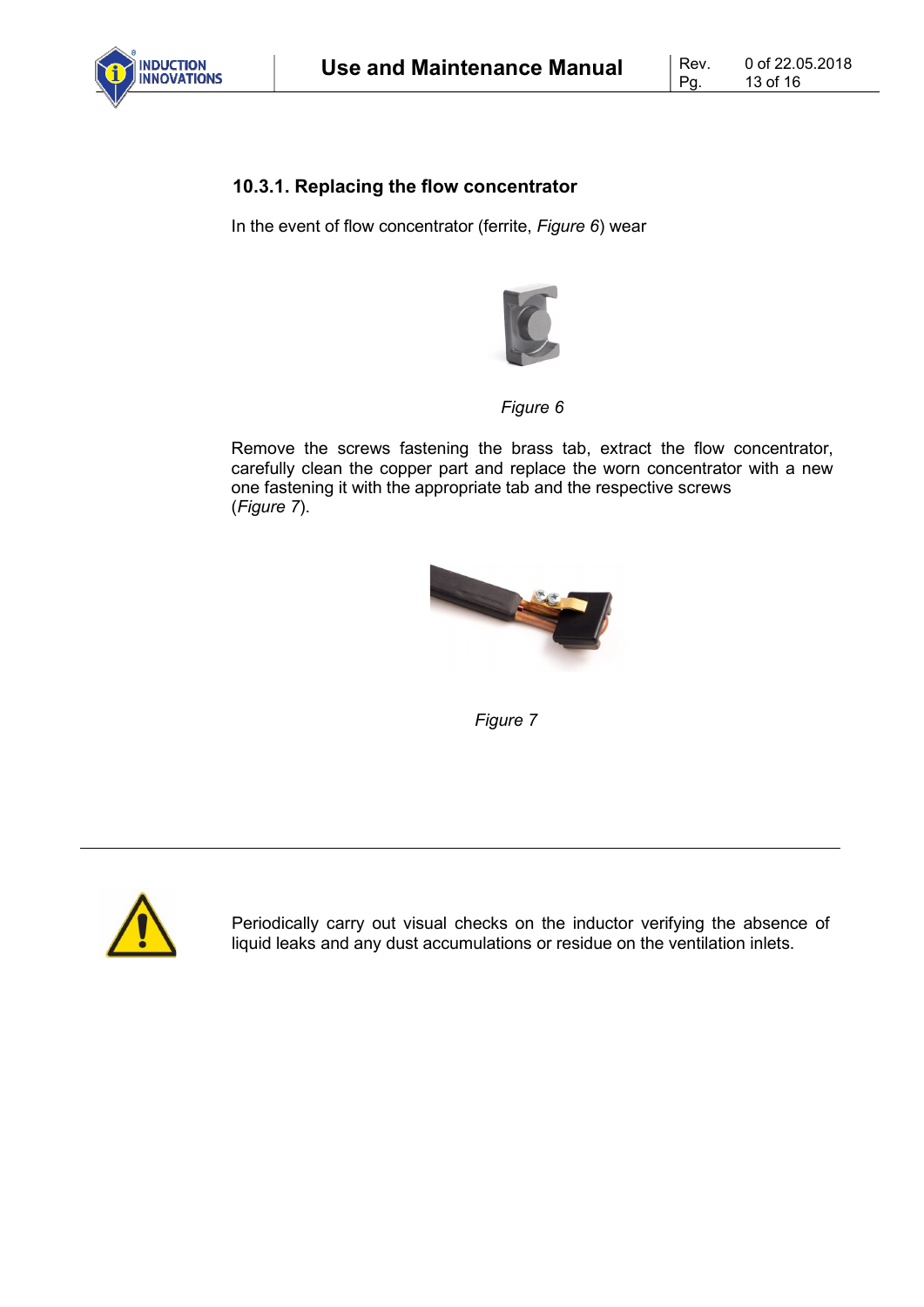

**10.4. Special maintenance**

#### **10.4.1. Replacing the antifreeze fluid**



After a working period of about 1 year, it is advisable to replace the antifreeze fluid both to increase the service life of the machine components and for a working cycle that is efficient in terms of time.

Proceed as follows to replace the antifreeze fluid:

Remove the front panel of the machine to access the fluid tank, remove the closing cap of the fluid tank (together with the meshed rubber hose), place it inside an empty container (same capacity as the machine tank), start the machine, wait for the machine to be emptied and turn off the machine. Add the antifreeze fluid, diluting it in the correct percentage (according to your temperature requirements) with water.

Close the tank with the cap, start the machine and wait a few seconds for the circuit supplying the inductor to charge. It is evident that the tank level has decreased, so add more water to the specified level.

**NB:** Contact the manufacturer or an authorized dealer whenever there are any breakages requiring the removal of machine.

### **Inductor® ALFe™ 3.5 attachments**



1. **Glass Blaster**



2. **Fast-off**



**3. Pneumatic pedal switch with air hose**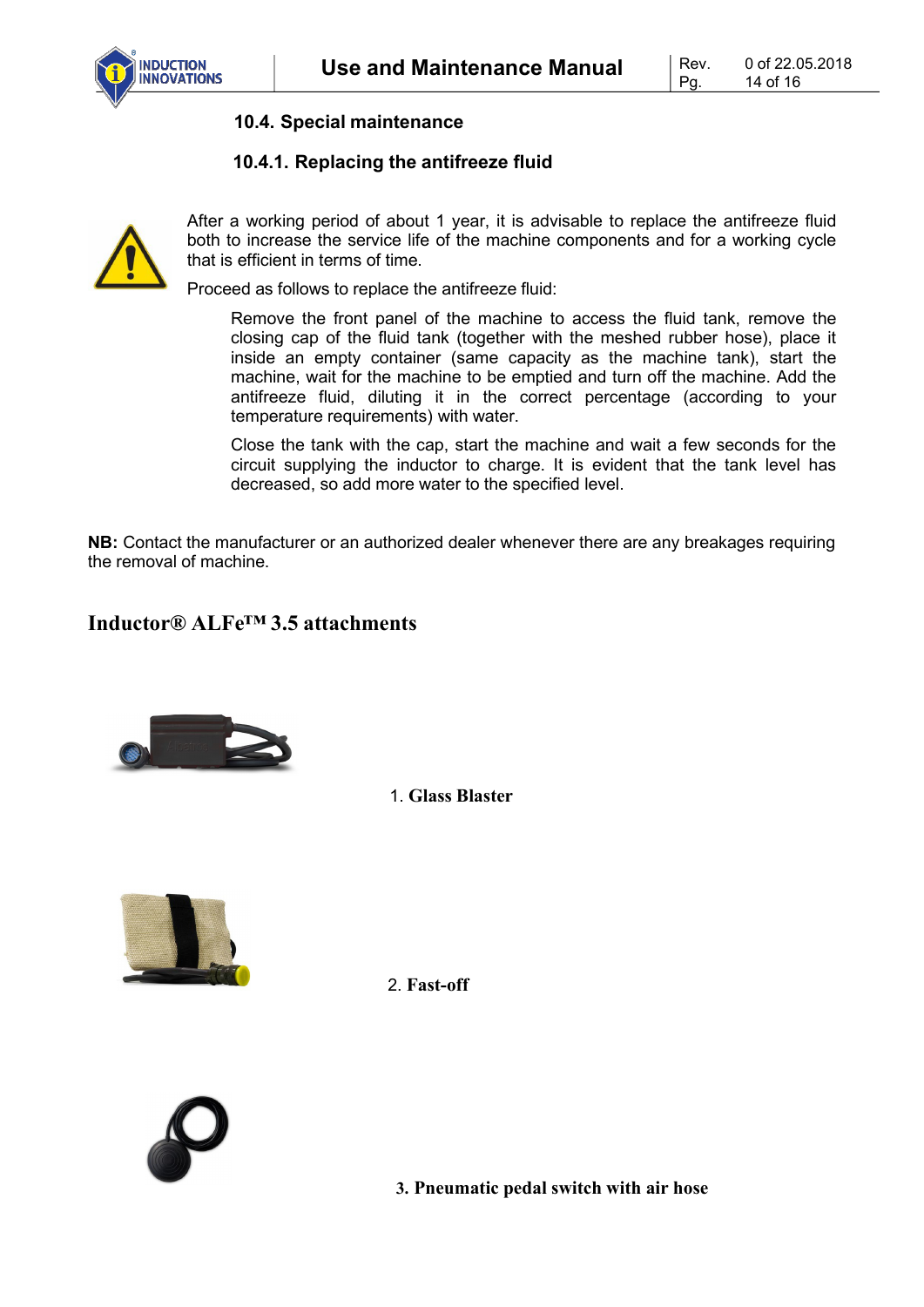

### **11. MACHINE LOGBOOK**

It is advisable to use the following diagram to record Inductor® ALFe™ 3.5 and any work performed on the tool over time.

This will allow the user to have appropriate information about the machine's operating cycle on hand at all times.

**NOTE**

**A correct record of inspections and maintenance in the Machine Logbook is expressly stipulated by the Manufacturer and, in addition to being good practice, is set forth as an obligation of the user.**

### **MACHINE LOGBOOK Inductor® ALFe™ 3.5**

**Serial #……… Date of manufacturing ………**

| <b>DATE</b> | <b>INSPECTION AND</b><br><b>MAINTENANCE</b> | ANY REPLACEMENTS | <b>OPERATOR</b><br><b>SIGNATURE</b> |
|-------------|---------------------------------------------|------------------|-------------------------------------|
|             |                                             |                  |                                     |
|             |                                             |                  |                                     |
|             |                                             |                  |                                     |
|             |                                             |                  |                                     |
|             |                                             |                  |                                     |
|             |                                             |                  |                                     |
|             |                                             |                  |                                     |
|             |                                             |                  |                                     |
|             |                                             |                  |                                     |
|             |                                             |                  |                                     |
|             |                                             |                  |                                     |
|             |                                             |                  |                                     |
|             |                                             |                  |                                     |
|             |                                             |                  |                                     |
|             |                                             |                  |                                     |
|             |                                             |                  |                                     |
|             |                                             |                  |                                     |
|             |                                             |                  |                                     |
|             |                                             |                  |                                     |